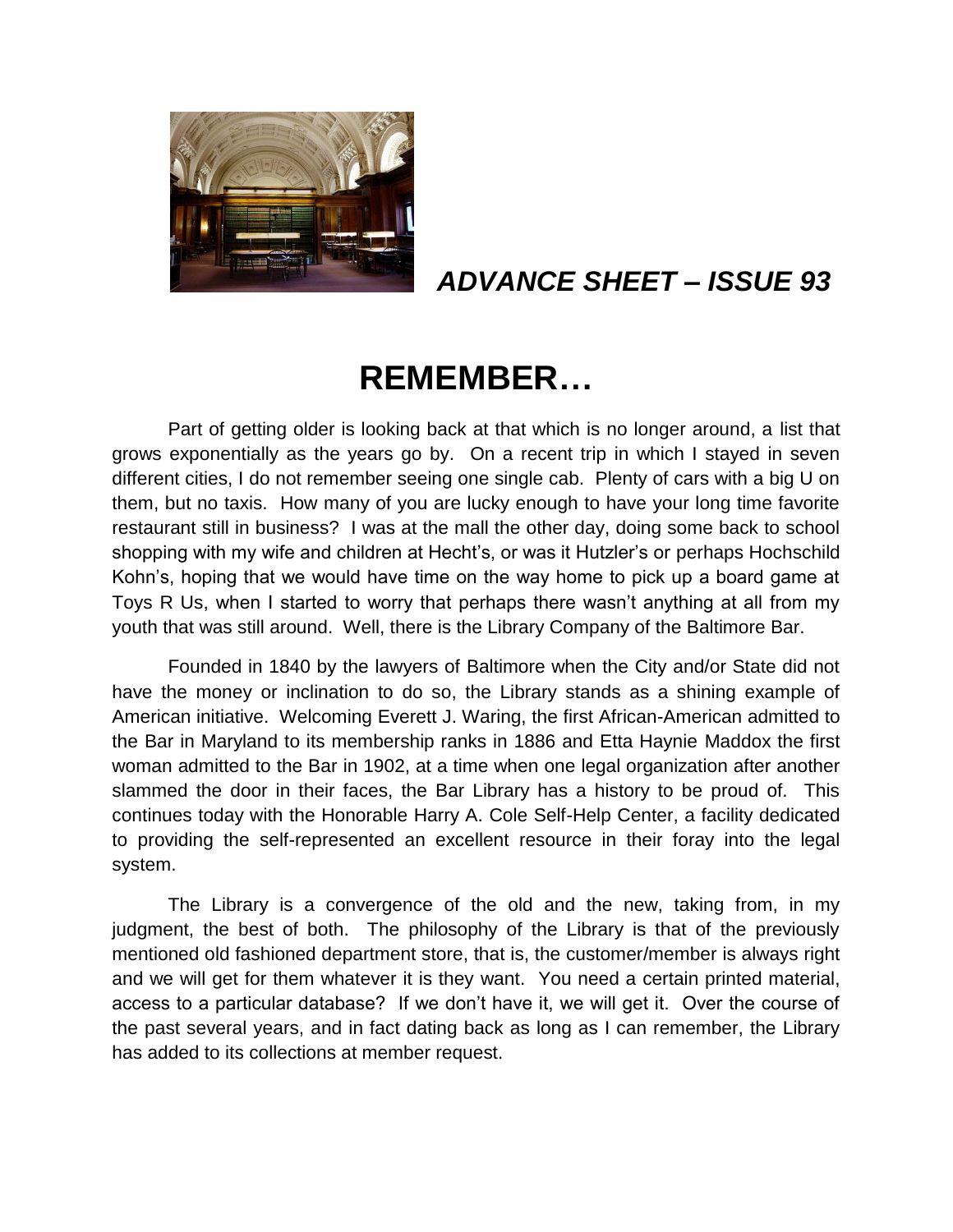We are a place where intellectualism lives, and, we are not ashamed of it. A place where judges, lawyers, academicians and authors have spoken, including a Pulitzer Prize winner, Chief Judges from various Federal Circuits and the Maryland Court of Appeals, as well as counsel to President William Jefferson Clinton, the Library stands for the free and unfettered exchange of ideas. On Thursday, September 27, 2018, Professor Shawn Francis Peters of the University of Wisconsin-Madison will speak in the Main Reading Room on his new book "The Catonsville Nine: A Story Of Faith And Resistance In The Vietnam Era." On Tuesday, October 30, 2018, the Honorable Jeffrey Stuart Sutton of the United States Court of Appeals for the Sixth Circuit will be speaking on his book "51 Imperfect Solutions: States And The Making Of American Constitutional Law." Finally, on Thursday, November 15, the date his latest book is scheduled to be released, Mr. Antero Pietila will speak on "The Ghosts of Johns Hopkins: The Life and Legacy That Shaped an American City." And wait till you see what is coming in 2019.

The Library is FREE UNLIMITED WESTLAW; CIRCULATING COLLECTIONS; PURCHASING OF REQUESTED TREATISES & DATABASES; WI-FI INTERNET ACCESS; TELEPHONE/E-MAIL REFERENCE; SPEAKER SERIES; EDUCATIONAL PROGRAMS; MVA SEARCHES; E-MAIL & FAXING OF MATERIAL; SCANNING SERVICES; ONLINE CATALOG; INTERLIBRARY LOAN; WEEKEND & EVENING HOURS; and … MORE.

Can you imagine the day when, along with the rotary phone, VCRs, beepers and record stores, all references to the Bar Library are in the past tense? Without your support it is not a matter of if it will happen, but when. What a sad day that will be, when the place that was so much to so many, and still is, is gone.

Pure and simple, membership renewal means Library survival. I ask not only that you renew your membership, but that you encourage others to do the same and for non-members to consider subscribing to membership. The benefits, which will allow them to save substantial amounts of money by being able to forego subscriptions to print and online materials, well, can you say "new best friend for life."

I ask that when you think about the Library, do so, in a small measure with your heart, but in a larger measurer with your mind. There is not a single legal resource that we have in this Library that you could not obtain for your firm. The question is, why would you? The same was true in 1840 when the Library was founded, but the cost of doing so would have been quite great indeed. Guess what? It still is. Even more so. Why buy it when you can borrow it? Our Library is in fact your Library. It represents the past, it serves the present, and with your help, and only with your help, it marches on into the future, doing what it has done so well for so very long.

Much thanks to all of you.

Joe Bennett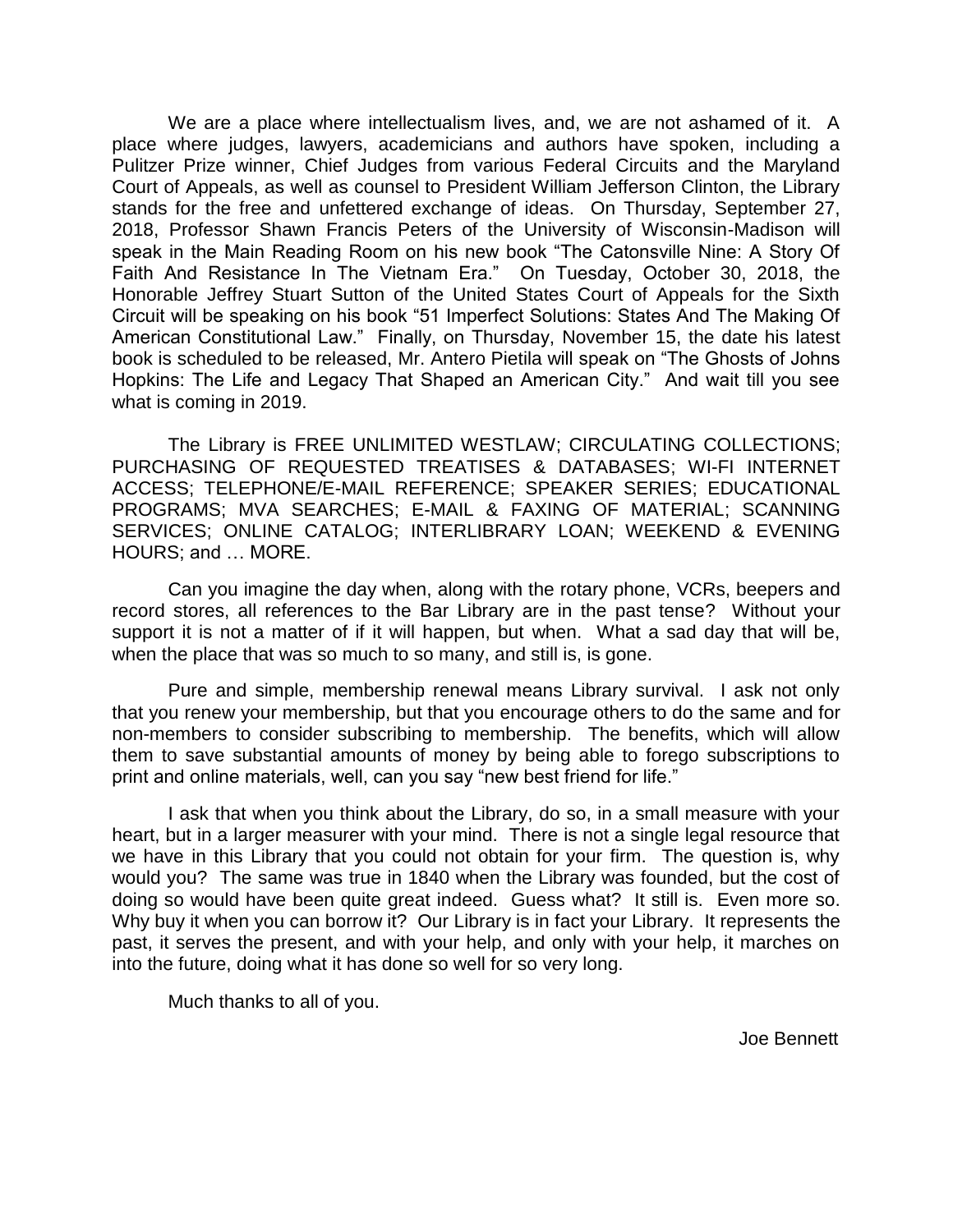# **TIS "ALMOST" THE SEASON – WOULD YOU BELIEVE**

Time has this funny way of moving faster than most of us are capable of keeping up with, so, before it is too late, before it is a few weeks before Christmas, Chanukah or Kwanzaa, when you are not going to be able to get decent cards, let alone the chance to have a personal message printed on them, I suggest that you place your order for Bar Library greeting cards.

A number of years ago the Bar Library commissioned local artist Martha Dougherty to render works of the Bar Library and Mitchell Courthouse. They were so well received that additional images of the Museum of Baltimore Legal History, Ceremonial Courtroom 400 and the Supreme Bench Courtroom (Courtroom 600), were completed. In turn, these images were used to create Bar Library greeting cards. These marvelous representations evoke a dignity and sophistication that make them ideal for just about any occasion. The cards are blank inside (a brief description of what is portrayed is set forth on the back), allowing you to print whatever you might want, such as a particular holiday message or greeting. They sell for \$1.50 each or \$14.00 for a box of ten, which, as anyone who has recently purchased a card can tell you, is quite a bargain. In addition to the cards, prints of each of the scenes are available at a cost of \$75.00 to \$175.00 each, depending upon the size. They make a wonderful gift for anyone associated with the legal profession. This is especially so for that senior Baltimore lawyer who undoubtedly spent a large part of their early career doing research in the Bar Library or coming to the Mitchell Courthouse for trials and various ceremonies. To purchase, just stop by the Library, phone us at 410-727-0280 or send an e-mail to [jwbennett@barlib.org.](mailto:jwbennett@barlib.org)

I wrote the above a number of years ago, and traditionally have rerun it each fall to remind all of you that the Library has a number of splendid looking cards for sale, available at a rather splendid price. In the intervening years we have seen a time when almost everyone sent cards to a time when almost no one does. A question that you might want to ask yourself is whether you should become one of the few that does. That which is rare is, by its very essence, special. Stand out from the crowd that doesn't, by being one of those that does. And the great part about it is that a card is a lot cheaper than say, a diamond. Do you think the Hallmark people (remember them), would get angry if I said "When you care enough to send the very best, send Bar Library."

Joe Bennett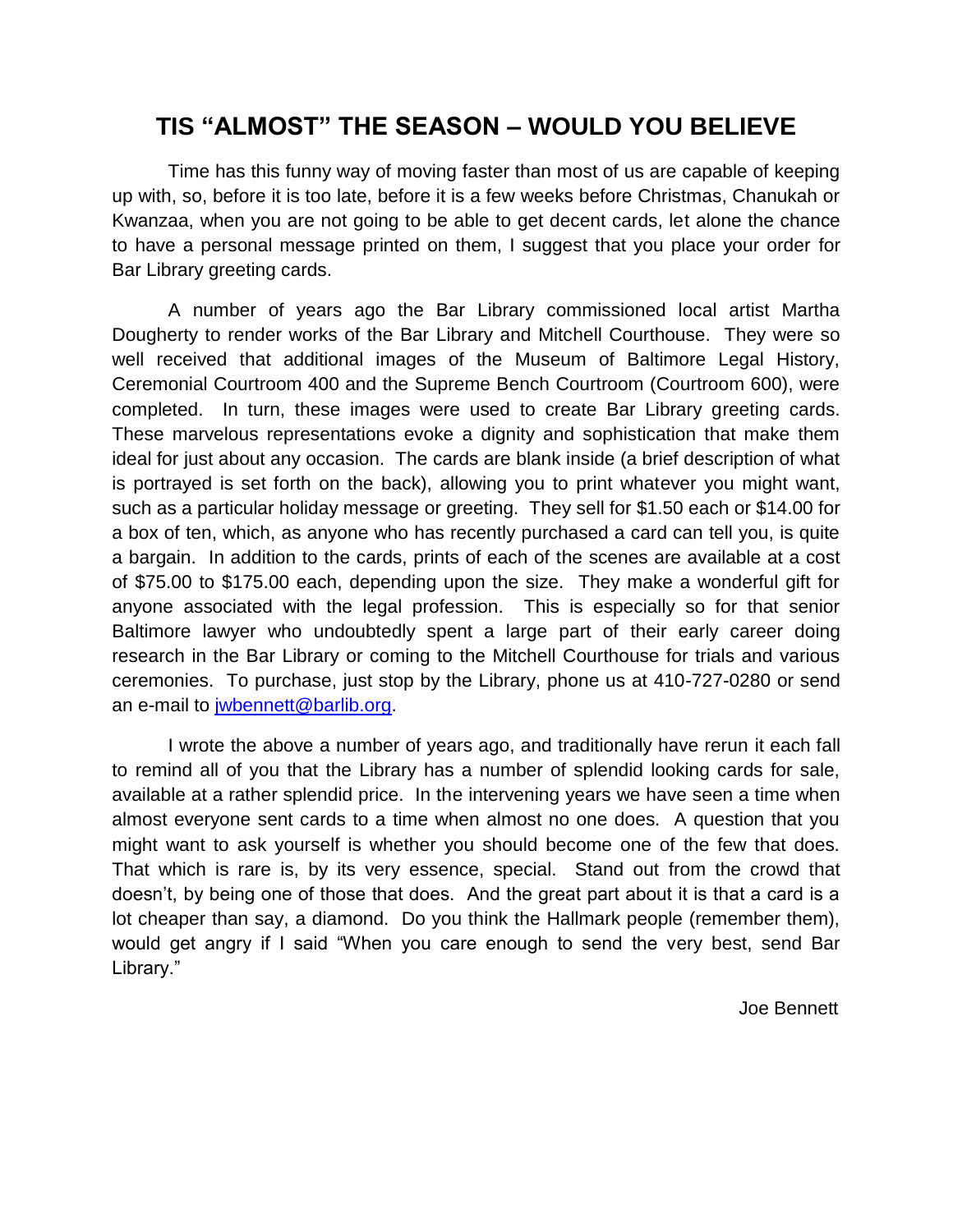# **THE VIRTUES OF BEING A PACK RAT**

About 20 years ago when I was President of the Bar Library, the head of another law library visited. Her advice to me was: "Pull up a dumpster and start throwing out stuff." Needless to say, the Bar Library did not follow her advice. Among the nooks and crannies of the Bar Library is a veritable treasure trove of legal resources.

The law is written in words. Often disputes arise over the meaning of words in contracts or statutes or constitutions. Recently, the United States District Court for the District of Maryland had such a case*. See District of Columbia v. Trump*, 315 F. Supp. 3d 875 (D. Md. 2018).

The District of Columbia and the State of Maryland brought suit against President Donald J. Trump upon allegations that payments to the Trump International Hotel in Washington, D.C., violate the Foreign and Domestic Emoluments Clauses of the United States Constitution. The Foreign Emoluments Clause provides:

> [N]o person holding any Office of Profit of trust under them (the United States], shall, without the Consent of the Congress, accept any present, **Emolument**, Office, or Title, of any kind whatever, from any King, Prince, or foreign State.

U.S. Const. art. I, §9, cl. 8 (emphasis added). The Domestic Emoluments Clause provides:

> The President shall, at stated Times, receive for his Services, a Compensation, which shall neither be increased nor diminished during the Period for which he shall have been elected, and he shall not receive within that Period any other **Emolument** from the United States, or any of them.

U.S. Const. art. II, § 1, cl. 7 (emphasis added). Judge Peter J. Messitte denied the President's motion to dismiss the case for failure to state a claim.

Among the factors that Judge Messittee considered was the original public meaning of the word "emolument" at the time that the Constitution was written in 1787. Judge Messitte relied heavily upon a working paper by Professor John Mikhail of Georgetown University Law Center. *See* John Mikhail, *The Definition of "Emolument" in English Language and Legal Dictionaries*, 1523-1806 (June 30, 2017) [\(https://papers.ssrn.com/sol3/papers.cfm?abstract\\_id=2995693\)](https://papers.ssrn.com/sol3/papers.cfm?abstract_id=2995693).

Professor Mikhail's paper piqued my curiosity. I spent many hours in the Bar Library back in the day when very little legal content was available online. Today, very little legal content *is not* available online, but in fact, not everything is. The Bar Library, founded in 1840, has more than its fair share of this material. I wondered how many of Professor's Mikhail's ten legal dictionary sources were resting on the shelves of the Bar Library.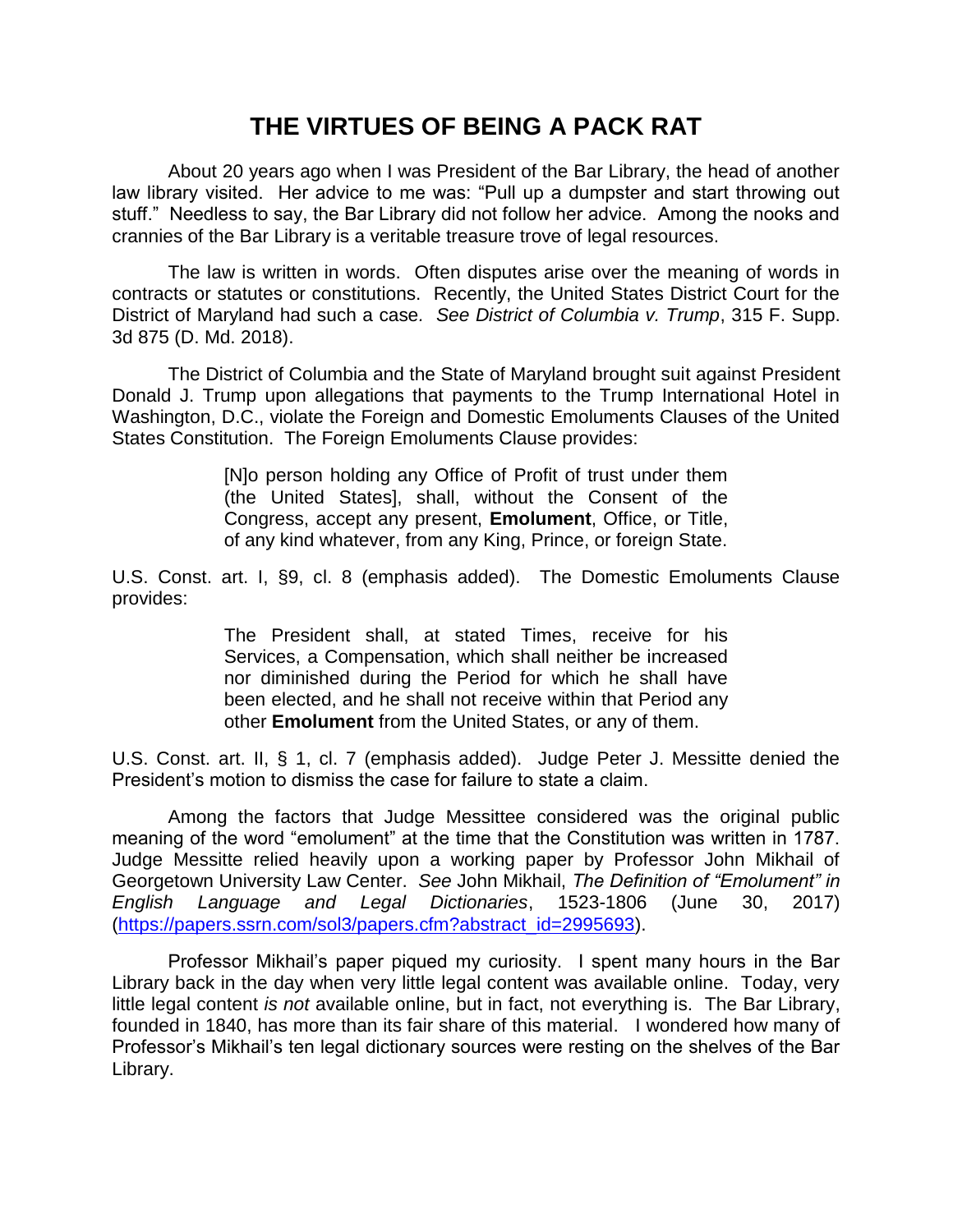With the assistance of Joe Bennett, the Librarian of the Bar Library, and Barbara Karpel, the Assistant Librarian, I was able to locate in the Bar Library the exact editions of two of the legal dictionaries. I was able to locate two other legal dictionaries by authors cited by Professor Mikhail that were later editions. Finally, I was able to locate at the Bar Library one legal dictionary within the timeframe of Professor Mikhail's article that he did not cite and two others that were just beyond his timeframe (*i.e*., 1809 and 1829).

The Baltimore Bar Library's collection has been built and preserved for over 175 years. Maybe no one has looked at the Bar Library's  $17<sup>th</sup>$  and  $18<sup>th</sup>$  Century legal dictionaries in decades. But, when one needs to know how a word was used at the time the Constitution was written or when a statute was enacted, it is a good thing that the Bar Library never pulled up that dumpster.

H. Mark Stichel

(H. Mark Stichel is a Principal with Astrachan Gunst Thomas, P.C. Mr. Stichel served on the Bar Library's Board of Directors from 1989 to 2006, in the capacity of President from 1992 to 2006. My thanks to him for his appreciation of the Library as well as his many years of service to it. - Joe Bennett)

# **MOOSE ROOM MUGS**

Each time I give a tour of the Library, and there are times I feel as though I am working at Universal Studios, the one room, apart from the Main Reading Room, that catches everyone's attention is the Venable Moose Room. It really is a rather regal room with its chandelier, hard wood floors, Persian rug, large majestic conference table (donated by our friends at Venable), plush, tall, red leather chairs (thank you Mr. Thieblot), and of course, one of the most impressive Moose heads you are likely to come across. It was for this reason that when the Library commissioned local artist Martha Dougherty to paint various scenes of the Library, one of the rooms she painted was the Moose Room. For the very same reason when a decision was made to produce a Bar Library mug, Ms. Dougherty's rendition of the Moose Room was selected.

With coffee seemingly having become America's latest obsession, these mugs have to be considered the perfect gift. When I placed the order I was not sure how they were going to look, but, they really did turn out quite nicely. They are large, fifteen ounces, and really do capture Ms. Dougherty's work wonderfully. For yourself, or as a present, stop by and buy one. At \$10.00 what we're talking about is a bargain. One final confession I have to make though is that I am one of the few folks out there that never really acquired a taste for coffee. If you or the person you are thinking about belongs to that small club, let me tell you, you haven't drank hot chocolate until you've drank it from a genuine Bar Library Moose Mug.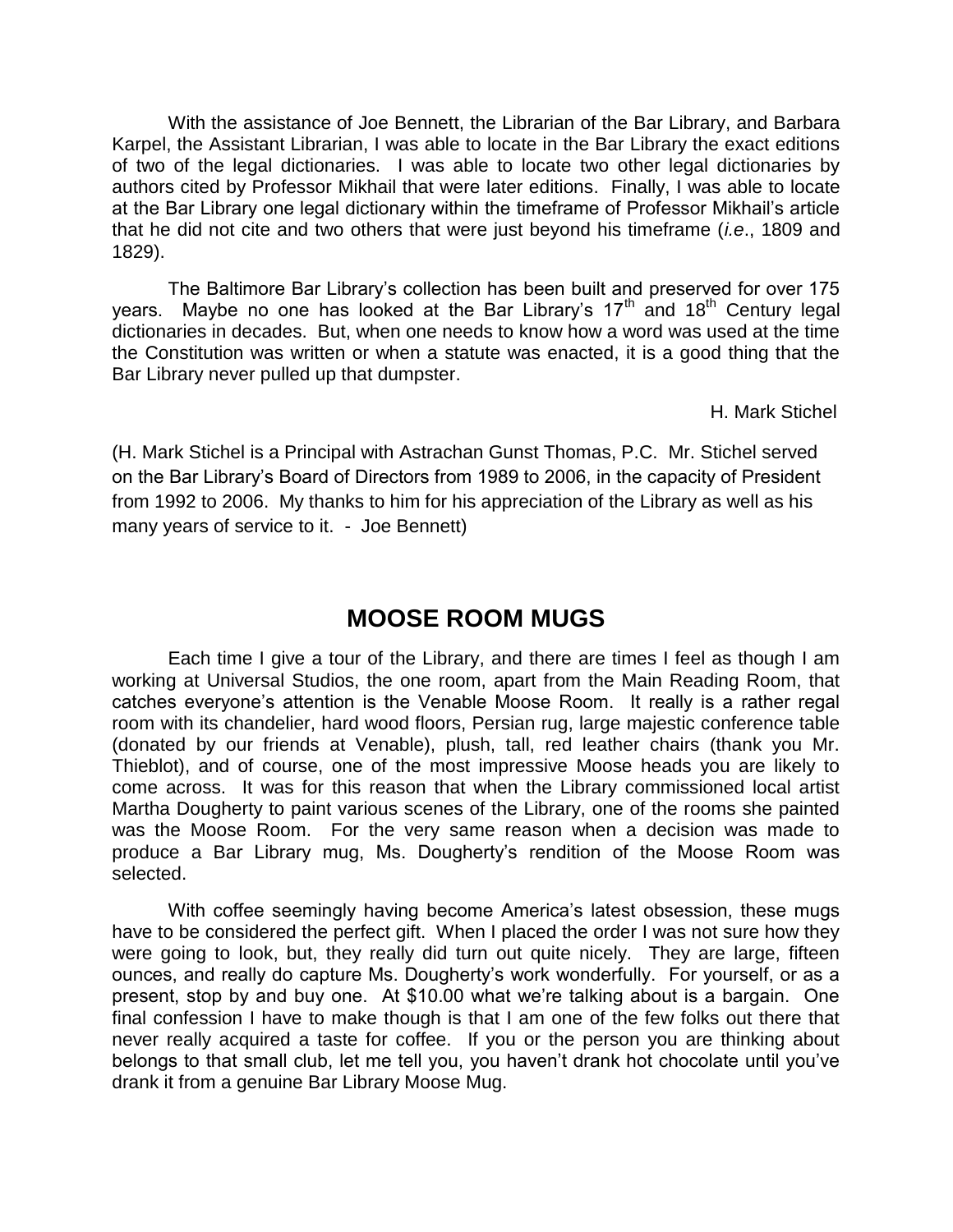### **ON THE ROAD AGAIN**

My daughter is a soldier in the United States Army. She shipped from Fort Meade in January of this year to Fort Sill in Lawton, Oklahoma for basic training. When Mary graduated in March, my wife and several of our children decided rather than fly to the graduation, to take a road trip. Thus was born within me, at a rather advanced age, a love of the road. When she was assigned to Fort Goodfellow in San Angelo, Texas for training in her field of service, my wife knew that we would in fact be hitting the road again.

On the way to San Angelo (which is about a three hour drive from San Antonio), the happy travelers stopped for several days each in Knoxville, Memphis and Dallas, visiting St. Louis and Columbus on the way home. In each city we felt a uniqueness and pride of place in the people, unwavering in their friendliness and hospitality. In Knoxville we ate at a terrific place called Calhoun's on the River, and watched as boats would pull up, gather up their order, and speed off. The entire City of Memphis seemed to smell of barbecue and sound as if B.B. King's spirit would live forever. No complaints on either count, and our trip to Beale Street, where we partook of the tastes and sounds of both at B.B. King's Blues Club, well, what can I say. Memphis is also the Lorraine Motel and St. Jude's, where the National Civil Rights Museum and a children's hospital, founded by Danny Thomas, each show the incredible difference that a single individual can effectuate. Dallas is almost as big and bold as Texans would have you believe. The two Xs in the road at Dealey Plaza, however, indicating where President Kennedy's limousine was when he was shot - perhaps a little over the top.

For practicing Catholics, when you're going to be in a city over the weekend, you find out where the local churches are and their schedule of Masses. Our first weekend we were in Knoxville, and it provided a very distinct memory. The church, which was quite old, had an historic marker in front of it commemorating the fact that its pastor between 1865-1867, had been the poet laureate of the Confederacy. Fairly certain Pope Francis would not approve. The second weekend, now in the company of our soldier, we attended Mass at a small church several miles outside of San Angelo. In this close knit community the priest began by pointing out that they were graced by visitors and asked us where we were from. I answered and he then asked everyone to show us how welcome we were. Everyone turned toward us and began to clap. It was immeasurably moving as it was later in the Mass when the priest of this small farming community gave thanks for the rain that they so desperately needed and had received the night before. I suppose that even God himself was moved because it proceeded to rain pretty much non-stop for the next two days.

Our daughter recently received her first posting. She is scheduled to serve the next three years in Hawaii. I have been spending much time, unsuccessful to date,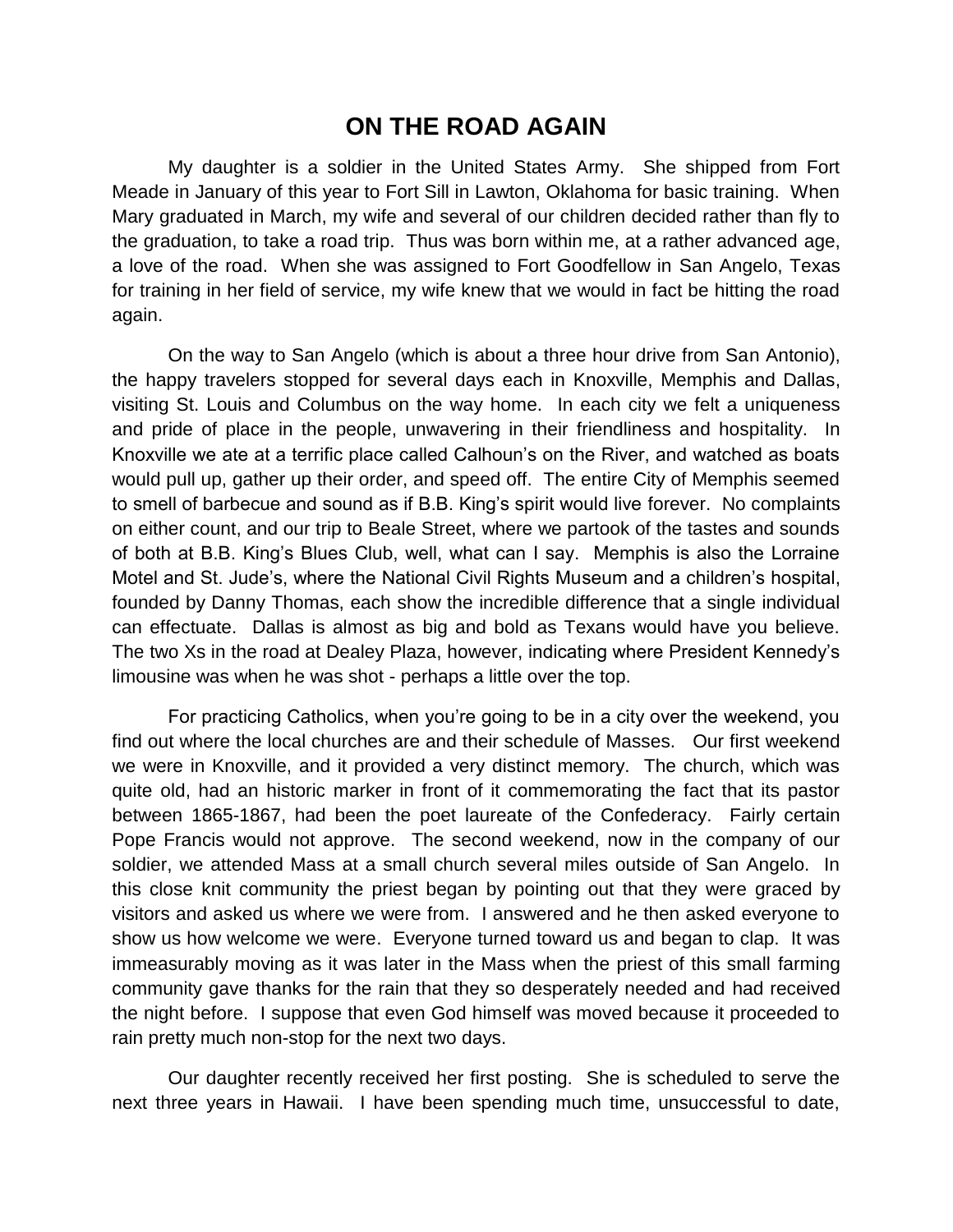trying to determine how we can take a road trip to Hawaii. As much as I love the road, I have quite an aversion to the air. As the late Paul Harvey used to say "Now you know the rest of the story."

It is an amazing country, populated by an amazing people. If you have the chance to take your own road trip, I strongly recommend that you do so. Now, if anyone has any thoughts on that road trip to Hawaii matter, could you maybe let me know. I would be, as they say, forever grateful.

Joe Bennett

### **1968**

In the history of the United States, there have been few years like 1968. The assassinations of Dr. King and Bobby Kennedy; the election of Richard Milhous Nixon; the Tet Offensive; the raised fists of Smith and Carlos at the Olympics in Mexico City; not to mention the Berrigans and company (don't forget to join us for "The Catonsville Nine" on September 27). But, I know all of you are asking, what was going on at the Bar Library.

There were two individuals who served as President of the Board that year, Robert L. Karwacki who concluded his service as President and George T. Tyler who succeeded him. Judge Karwacki would serve as the Administrative Judge for the Circuit Court for Baltimore City from 1978 to 1984, on the Court of Special Appeals from 1984 to 1990 and the Court of Appeals from 1990 to 1997. Also serving on the Board that year were John D. Alexander, Jr.; W. Emerson Brown, Jr.; Mark D. Coplin; Bayard Z. Hochberg; Herbert Myerberg; Lewis A. Noonberg; Roger D. Redden; Russell J. Reno, Jr.; Shale D. Stiller; Milton Talkin; Robert J. Thieblot; and Paul C. Wolman, Jr. To refer to them as a distinguished assemblage would be a dramatic understatement, to set forth their many accomplishments would require numerous volumes. One individual, however, who merits mention based not on their legal accomplishments, which were many, but on their service to the Library, is Robert J. Thieblot. Mr. Thieblot would serve on the Library's Board until his death in 2009. Serving on numerous committees, performing work that was essential to the Library's very survival, the Library recognized Mr. Thieblot several years ago by naming one of its conference rooms in his honor.

The financial situation of the Library in 1968 was dire, so much so that at a meeting of the Board held on January 23, the question was raised as to "whether a proprietary Library such as the Library Company of the Baltimore Bar has any function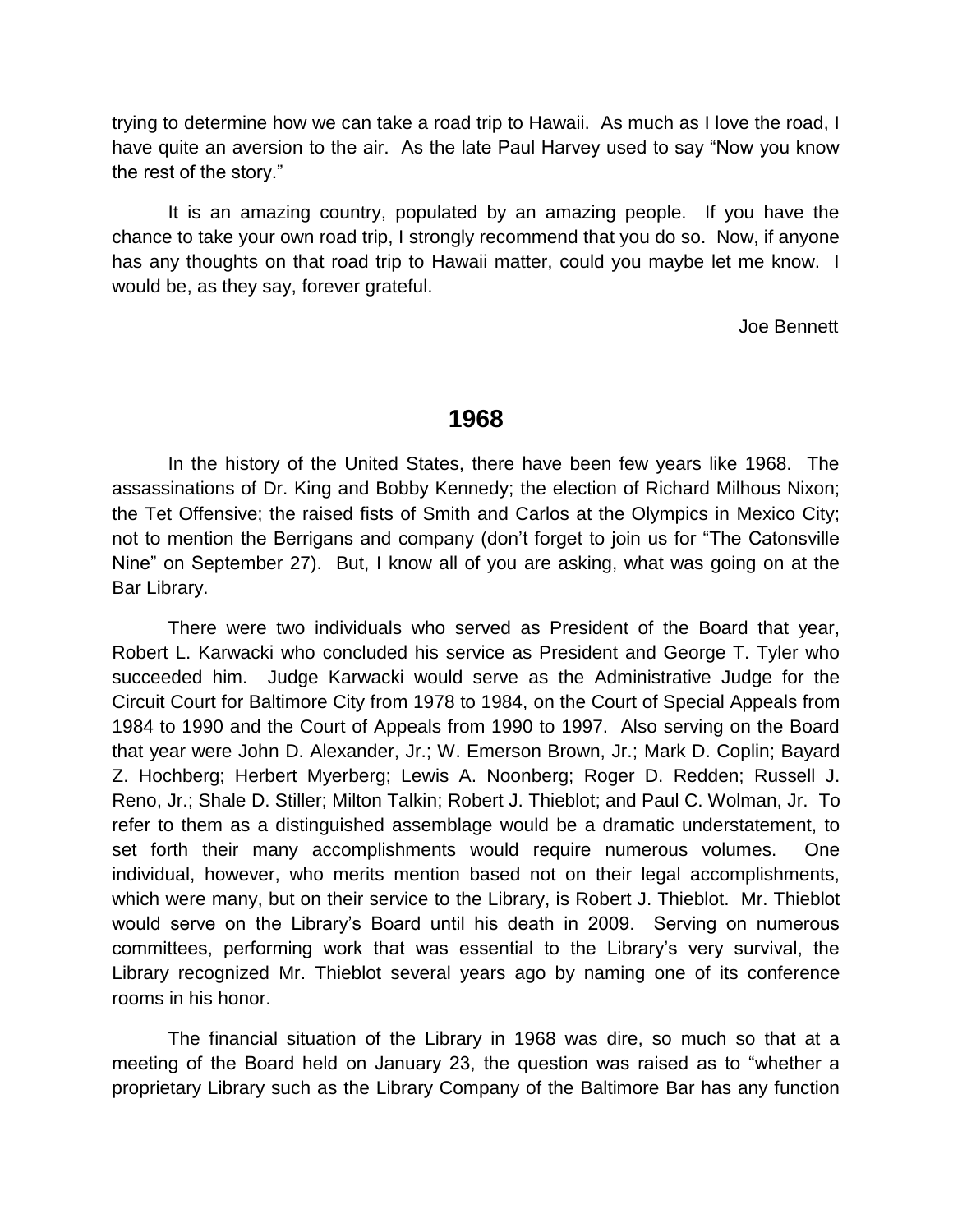today [or] … whether the proprietary nature of the Library Company of the Baltimore Bar has become an expensive luxury."

At a meeting of the Board held in February, reflecting the seriousness of the situation, Past Presidents Ward B. Coe, Jr., Arthur W. Machen, Jr., and Melvin J. Sykes were invited to provide their thoughts on the matter. Eventually, through the procurement of aid from the State, and income generated from membership, the Library was able to overcome its problems, and today, thanks to the efforts of those individuals in 1968 and the years that followed, finds itself on much better economic ground that it was fifty years ago. But as I previously stated, without your continued support that ground can and will become a slippery slope in the blink of an eye. I hope that as I give my thanks for those that supported the Library then, fifty years from now the Librarian of the Library Company of the Baltimore Bar will have the good sense to thank all of you.

Joe Bennett



The Bar Library has had, for what is now over a decade, a contract with the Maryland Motor Vehicle Administration that allows it to search M.V.A. records for driver and vehicle registration information. Over the course of the years the Library has conducted innumerable searches to determine matters such as: 1) Addresses for and physical descriptions of licensed drivers; 2) Driving records of licensed drivers; 3) Tag checks to determine the registered owner of a vehicle as well as the insurer and insurance policy number of the vehicle; and 4) Vehicles registered to a particular individual.

There are two primary factors that make the Bar Library's service, may I humbly say, superior, to any that I am familiar with, and they are speed and cost. The Library initiates a search as soon as it is received. There is no delay, no "We will have the information that you requested sometime by the end of business tomorrow." Second, the cost for a search is \$13.00, significantly lower than any other provider of similar information. If you want fast, reliable and affordable driver or vehicle information, I would suggest that you try the Bar Library's M.V.A. Search Service. Requests may be phoned to 410-727-0280; faxed to 410-685-4791; or e-mailed to [jwbennett@barlib.org.](mailto:jwbennett@barlib.org)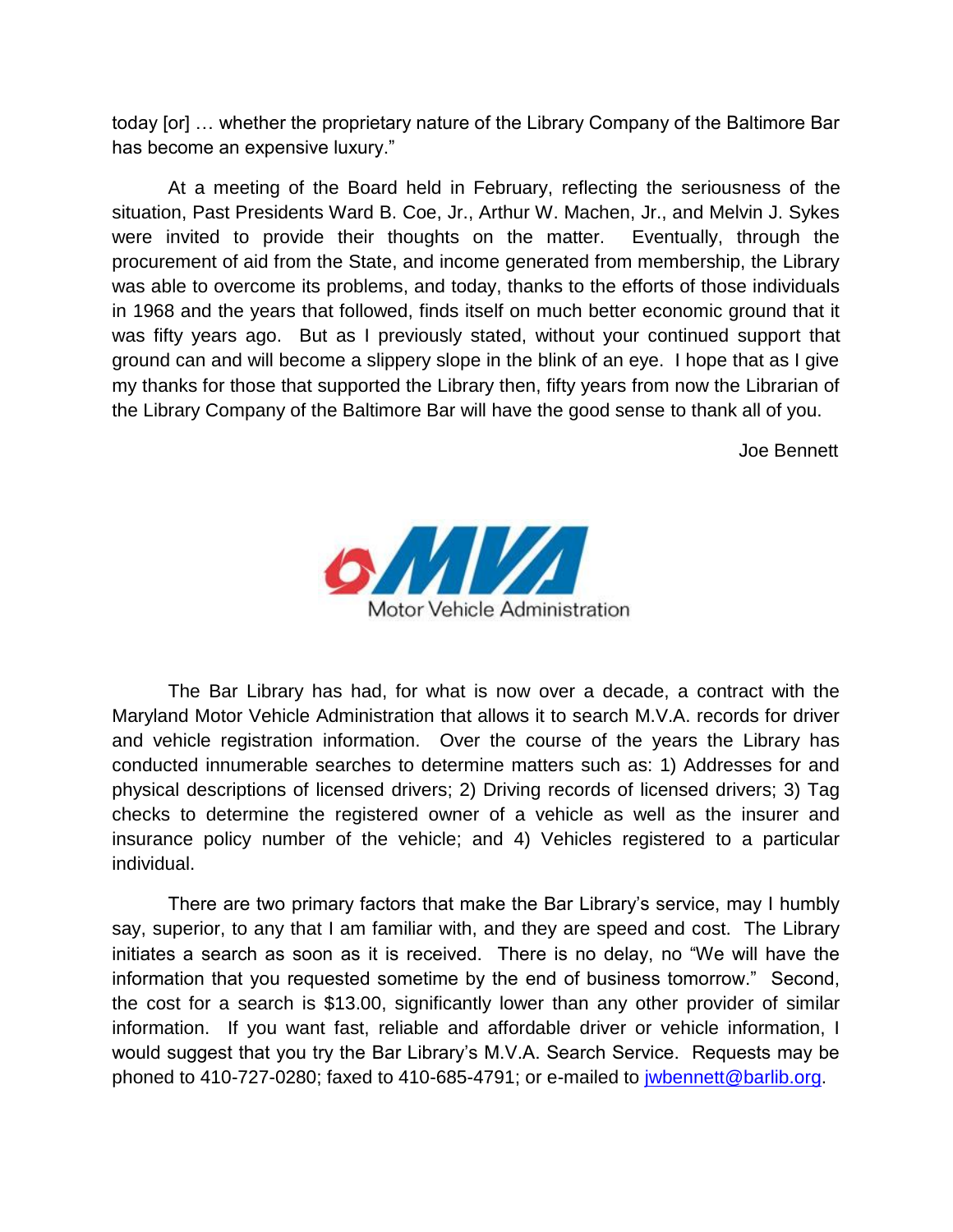

On **Thursday, September 27, 2018**, **Professor Shawn Francis Peters** of the University of Wisconsin-Madison, will be at the Baltimore Bar Library to discuss his new book **"The Catonsville Nine: A Story Of Faith And Resistance In The Vietnam Era."**

On May 17, 1968, a group of Catholic antiwar activists burst into a draft board in suburban Baltimore, stole hundreds of Selective Service records, and burned them. The actions of the "Catonsville Nine" quickly became international news and captured headlines throughout the summer and fall of 1968 when the group, defended by William Kunstler, were tried in federal court. Join us, on the fiftieth anniversary of the events as Professor Peters offers a comprehensive account of this historic 1960's protest.

**Professor Shawn Francis Peters,** a Catonsville native, teaches in the Integrated Liberal Studies program at the University of Wisconsin-Madison. He is the author of *The Infamous Harry Hayward: A True Account of Murder and Mesmerism in Gilded Age Minneapolis; Judging Jehovah's Witnesses: Religious Persecution and the Dawn of the Rights Revolution; The Yoder Case: Religious Freedom, Education, and Parental Rights;* and *When Prayer Fails: Faith Healing, Children, and the Law*. Professor Peters is an internationally-recognized expert on religious liberty issues, having been featured by CNN, PBS, Court TV, Time magazine, The New York Times, and The Wall Street Journal. He has twice been recognized by the American Society of Legal Writers for outstanding achievement.

**Place**: Mitchell Courthouse – 100 North Calvert Street – Main Reading Room of the Bar Library (Room 618, Mitchell Courthouse).

**Time**: 5:00 p.m., Thursday, September 27, 2018.

**Reception**: Catering by DiPasquale's.

**Invitees**: All are welcome to this **free event**.

**R.S.V.P.**: If you would like to attend telephone the Library at 410-727-0280 or reply by e-mail to [jwbennett@barlib.org.](mailto:jwbennett@barlib.org)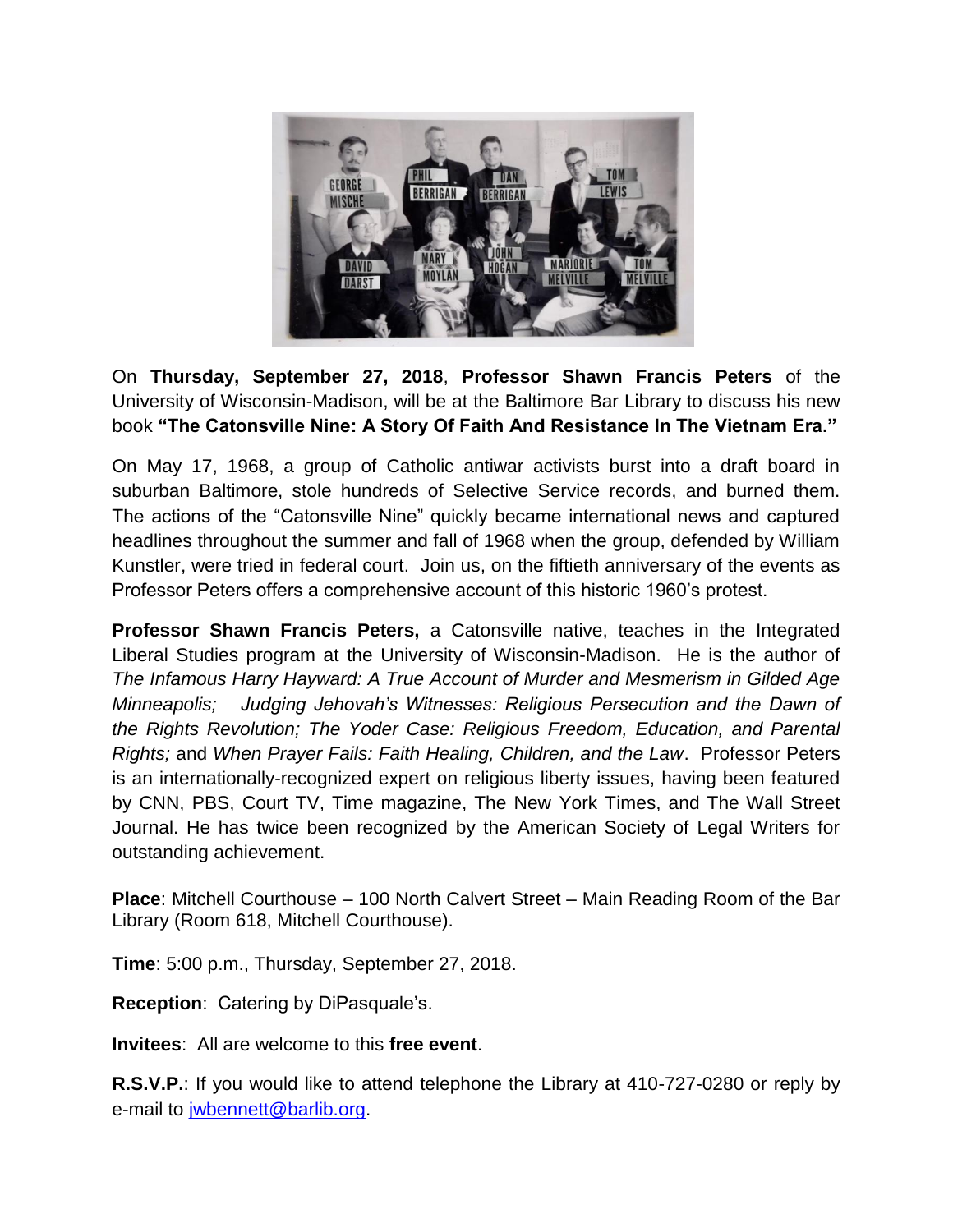# **NEW ACQUISITIONS**

### **Books Donated by George W. Liebmann, Esquire:**

American Law Institute.

Project on sexual and gender-based misconduct on campus: procedural frameworks and analysis: preliminary drafts, nos. 1, 2 & 4, 2015-2017. KF4225.S49

Constitutional law, edited by Geoffrey R. Stone ... [et al.]. KF4549.C64 1986

Dabney, Dick. A good man: the life of Sam J. Ervin. (1976) HORWITZ 920.073 E78D

Devine, Donald John. In defense of the West: American values under siege. (2004) HORWITZ 320.5 D47I

Gibber, Allan J. with the assistance of Michaela C. Muffoletto. Gibber on estate administration, 6th ed. KFMD 1347.G5 2018

### **Baltimore City Historical Society Collection**

Achenbach, Sarah & Bill McAllen; essays by Laura Lippman, David Simon & others. Spirit of place: Baltimore's favorite spaces. BALT. HIST. F189.5.A23 A35 2006

Archives and manuscripts: the Alan Mason Chesney Medical Archives, the Johns Hopkins Medical Institutions. BALT. HIST. R119.8.A4 1980

Baker, Jean H. Mary Todd Lincoln: a biography. BALT. HIST. E457.25.B35 1987

Baker, Paul M. La famiglia americana = The American family. BALT. HIST. F189.B15 B32 2002

Baker, Paul M. Moments in time: a broken field run through a lifetime of Baltimore-based sports stories. BALT. HIST. GV584.5.B2 B35 1997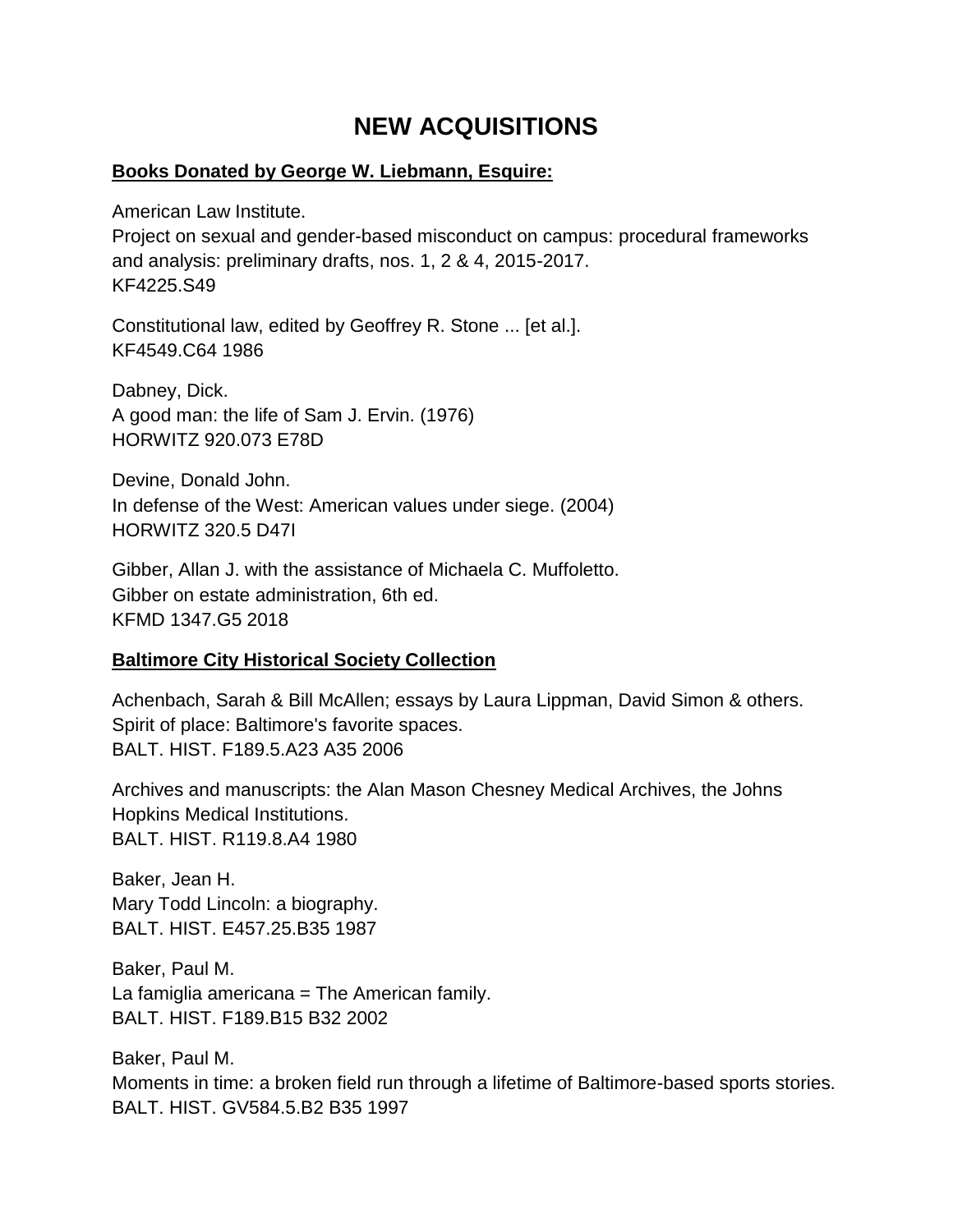Baker, Robert L. The small city garden: a beginner's guide. BALT. HIST. SB453.B35 1970

Baltimore annual guide for the arts, 2002-2003 season: symphony, theatre, chorale, opera, museums, galleries, dining, cultural events. BALT. HIST. HT325.B2 A56 2002

Baltimore. Bureau of Consumer Services. The story of the Baltimore water supply. BALT. HIST. TD225.B3 A215 1970

The Baltimore Civic Center, Baltimore, Maryland: Dedication week souvenir book. BALT. HIST. F189.5.C55 B3 1963

Baltimore Federal Financial, 1884-1984: history of the association [and] history of the site.

BALT. HIST. HG1923.B3 B3 1984

Baltimore is alive and well and living in-town. BALT. HIST. F185.42.B3

Baltimore, its history and its people: Volume III: Biography, by various contributors. BALT. HIST. F189.B1 B3 1912

Baltimore magazine: our 250th birthday, August 1979. BALT. HIST. F187.4 .B35 1979

Baltimore (Md.). Dept. of Planning. Baltimore: the use of leisure time. (1967) BALT. HIST. GV54.M3 B34

Baltimore Museum of Art. Robert Mills' Waterloo Row: Baltimore, 1816. BALT. HIST. NA735.B3 W38 1971

Baltimore Operation Sail. A summer of sail: tall ships, Baltimore 1986. BALT. HIST. VM395.B2 T35 1986

The Bank of Baltimore, 175 years: welcoming our eighth generation: from the archives of the Bank of Baltimore. BALT. HIST. F187.S28 1993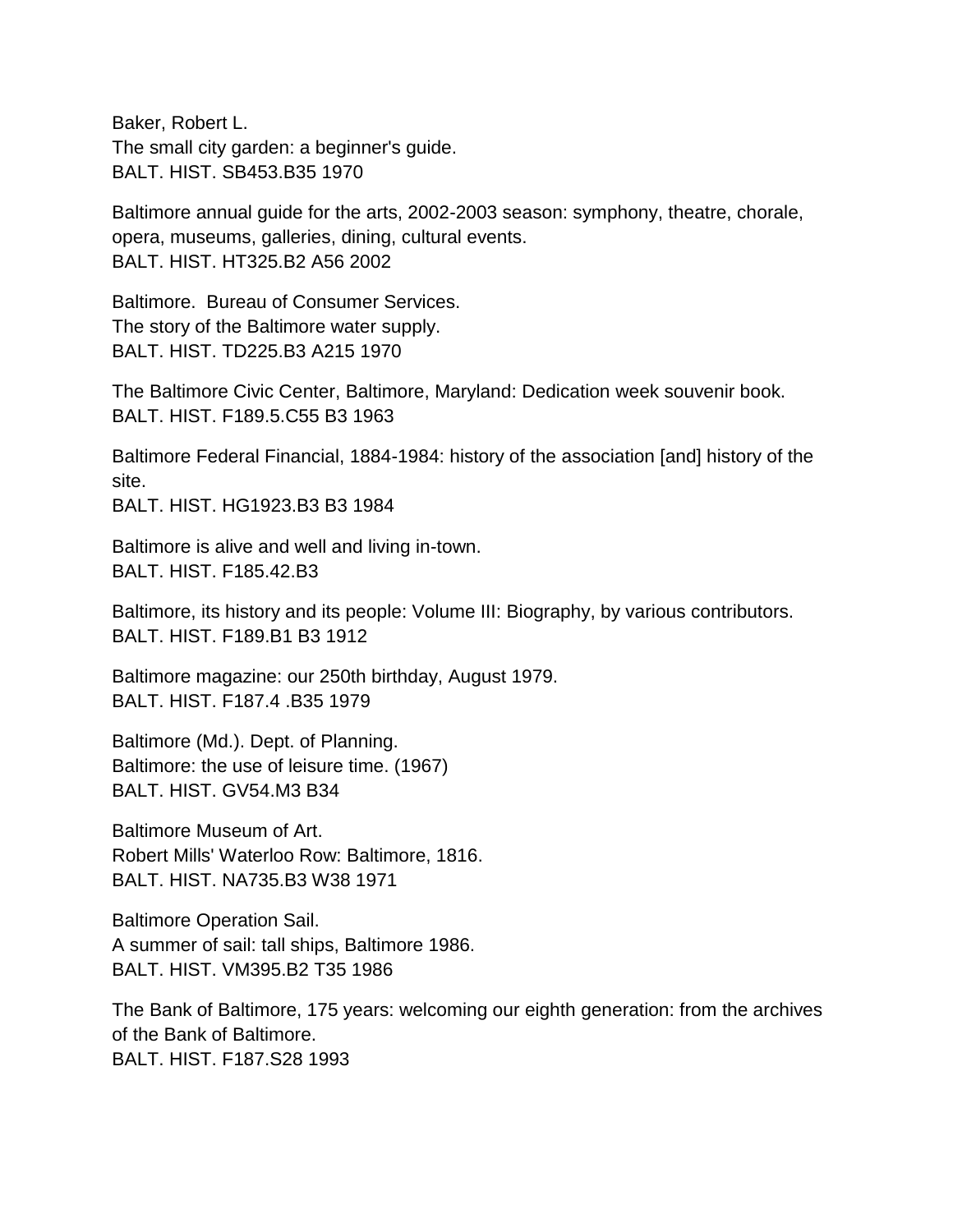Boone, Christopher G. Obstacles to infrastructure provision: the struggle to build comprehensive sewer works in Baltimore. BALT. HIST. TD780.B2 B66 2003

Building Congress & Exchange of Metropolitan Baltimore, Inc. A century of made in Baltimore, 1888-1988. BALT. HIST. HD9715.B2 B85 1988

Constellation homecoming. BALT. HIST. VA65.C7 1999

Downtown Partnership of Baltimore. Downtown Baltimore: 2002 state of Downtown report; an annual economic analysis of downtown Baltimore. BALT. HIST. HC108.B2 N55 2002

Driscoll, Kenny; edited and prepared for publication by Wesley R. Wise. Baltimore City Police history: historical timeline: a day-by-day look through our past. (2016) BALT. HIST. HV7551.B2 D75

Druid Hill Park revisited: a pictorial essay, edited and produced by Becky Mangus. BALT. HIST. F190.B2 D7 1985

Elder, William Voss; introd. by Charles Parkhurst; Photos. by Duane Suter. The oval room from Willow Brook. BALT. HIST. F189.6.W55 B3 1966

Fleming, Peggy. Crown me!: Capital Pool Checkers Club. BALT. HIST. GV1463.W37 F46 2010

Gordon, Douglas. The Charlecote House Library II. BALT. HIST. AM200.C37 G67 1970

Gordon, Douglas. Cortlandt Field Bishop, and the death struggles of the American-Anderson Galleries. BALT. HIST. N5220.B57 G67

Gordon, Douglas H. Bazil Gordon: his forebears and descendants. BALT. HIST. F190.G67 G67 1984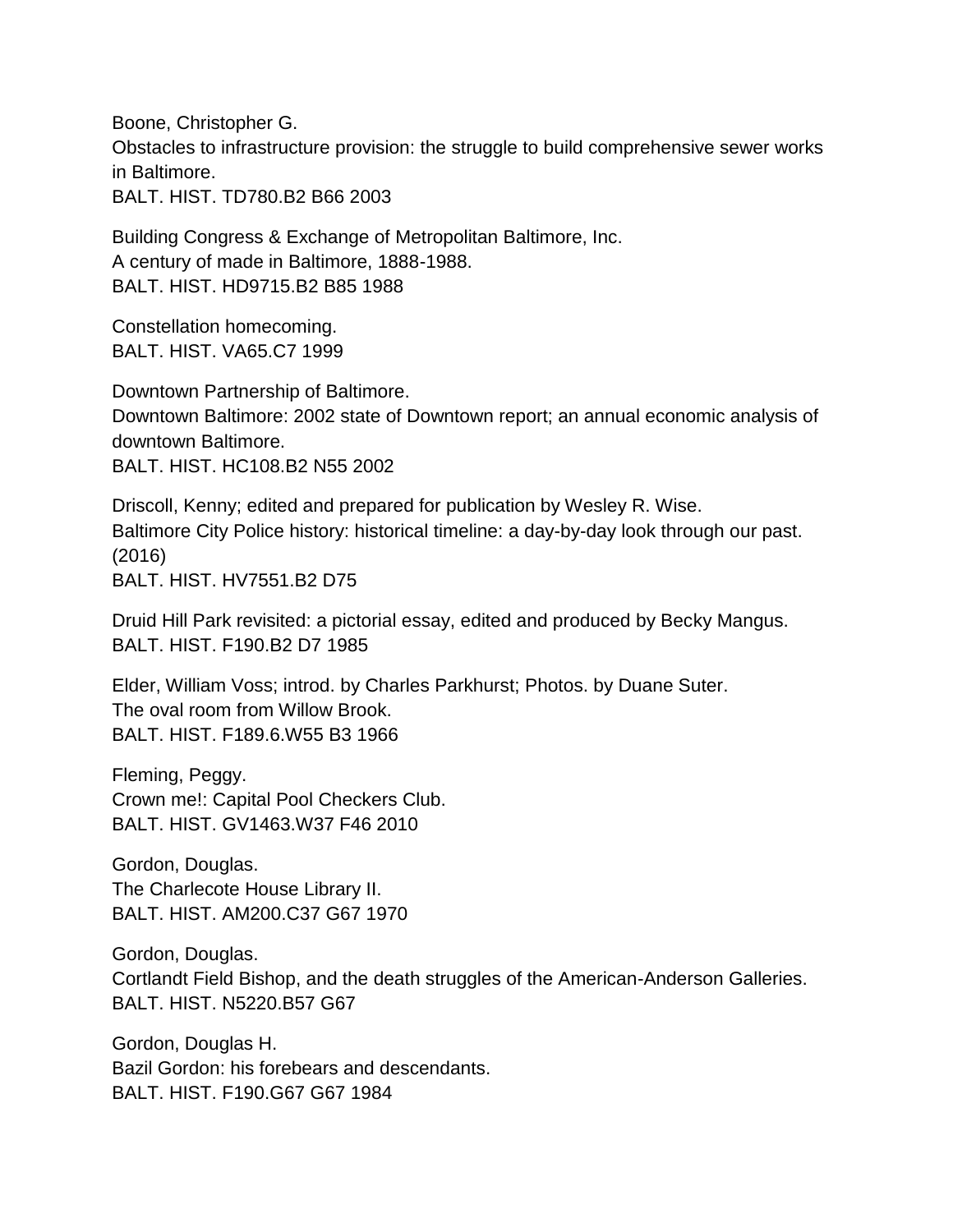Gordon, Douglas H. Hero worship as expressed in Baltimore street names. BALT. HIST. F190.B3 G67 1948

Hampden Woodberry, designed and produced by Marilyn Worseldine and Carolyn Wade Frazier. BALT. HIST. F190.7.H3 H28 1976

Hayward, Mary Ellen and Charles Belfoure. The Baltimore rowhouse. BALT. HIST. NA7238.B3 H38 2001

Hunter, Wilbur Harvey.

Century of Baltimore architecture: an illustrated guide to buildings designed by the members of the Baltimore Chapter, A.I.A., including an index to Baltimore architecture. BALT. HIST. NA735.B3 H86 1957

Hunter, Wilbur Harvey. Miss Sarah Miriam Peale, 1800-1885: portraits and still life. BALT. HIST. ND237.P32 H86 1967

Hunter, Wilbur Harvey.

The Peale family and Peale's Baltimore Museum, 1814-1830: 150th anniversary year. BALT. HIST. N516.B2 H86 1965

Hunter, Wilbur Harvey.

The story of America's oldest museum building: Peale's Baltimore Museum and gallery of Fine Arts, 1814-1830; the first City Hall of Baltimore, 1830-1875; the Municipal Museum of the city of Baltimore, founded 1931. BALT. HIST. N516.B2 H86 1962

In commemoration of the "Star Spangled Banner" sesquicentennial, 1814-1964. BALT. HIST. F175.19.I5 1964

Kane, Gregory. Raising Kane. BALT. HIST. PN4882.5.K35 2001

Kelly, Jacques. Peabody Heights to Charles Village: the historic development of a Baltimore community. BALT. HIST. F190.7.C5 K44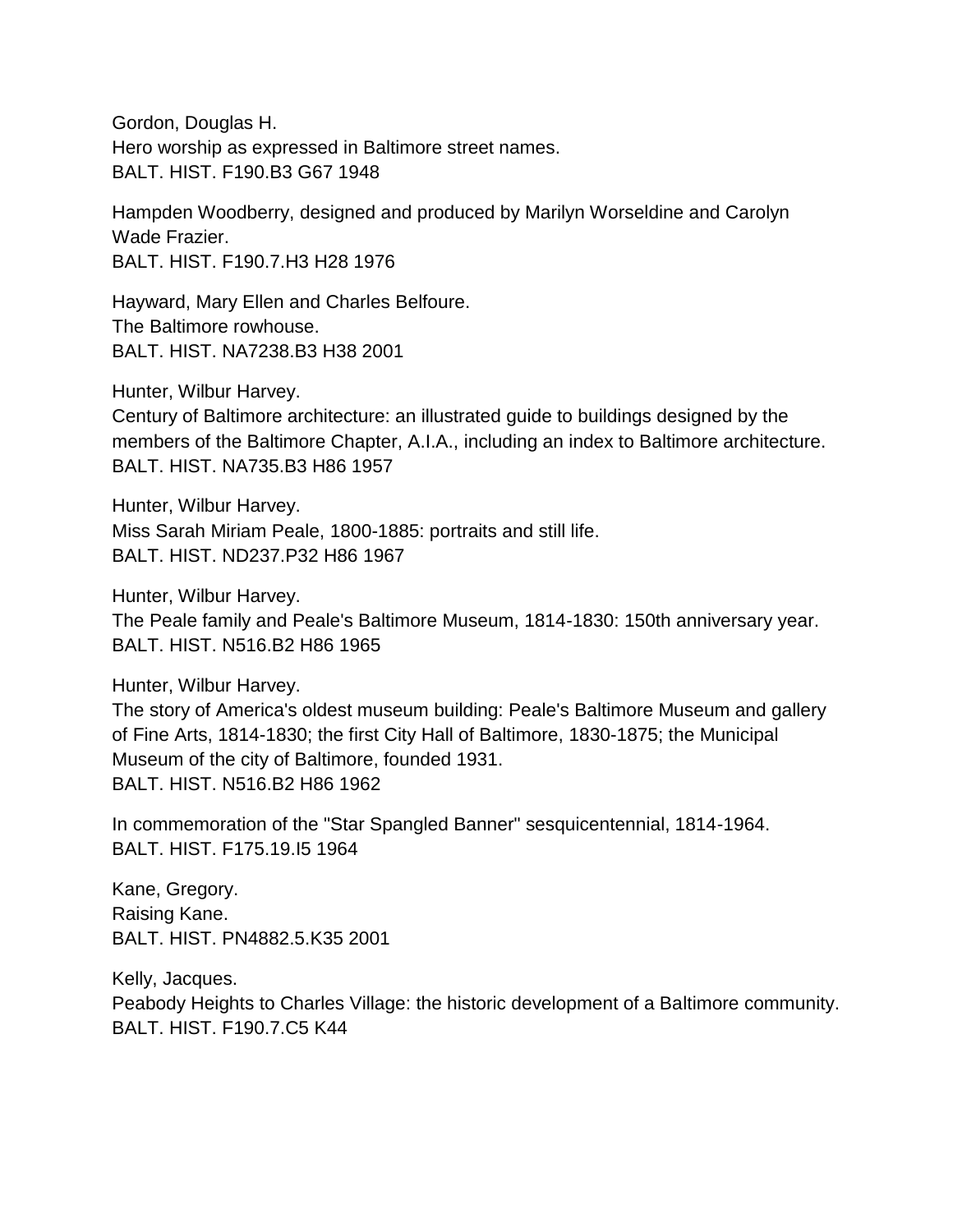King, Thomson. Consolidated of Baltimore, 1816-1950: a history of Consolidated Gas Electric Light and Power Company of Baltimore. BALT. HIST. HD9684.U7 B3

Latrobe, Ferdinand Claiborne. Iron men and their dogs. BALT. HIST. HD9519.B37 L3 1941

Martin, Mary-Paulding. The measure of the Mount Royal Improvement Association. BALT. HIST. F190.7.M68 M37 1978

Martin, Mary-Paulding. The Memorial Church. BALT. HIST. BX4800.M46 M37 1989

Martin, Ralph G. The woman he loved. BALT. HIST. DA581.W5 M37 1974

Maryland Historical Society. An American Bonaparte: the many faces of Napoleon's sister-in-law. BALT. HIST. DC216.95.B62 M37 2013

The Merchants Club of Baltimore City, 1974. BALT. HIST. HS2725.B2 M43 1974

Miller, J. Jefferson. The Washington Monument in Baltimore. BALT. HIST. F190.3.W4 M54 1966

A model of its kind, Volume II: a pictorial history of medicine at Johns Hopkins. BALT. HIST. R747.J62 M63 1989

Mount Royal district of Baltimore. BALT. HIST. F190.7.M68 R69

Old Maryland, compiled by Skip Whitson. BALT. HIST. F172.2.M37 1976

Peale Museum. Baltimore's harbor: a history in photographs since 1850. BALT. HIST. HE554.B2 A33 1963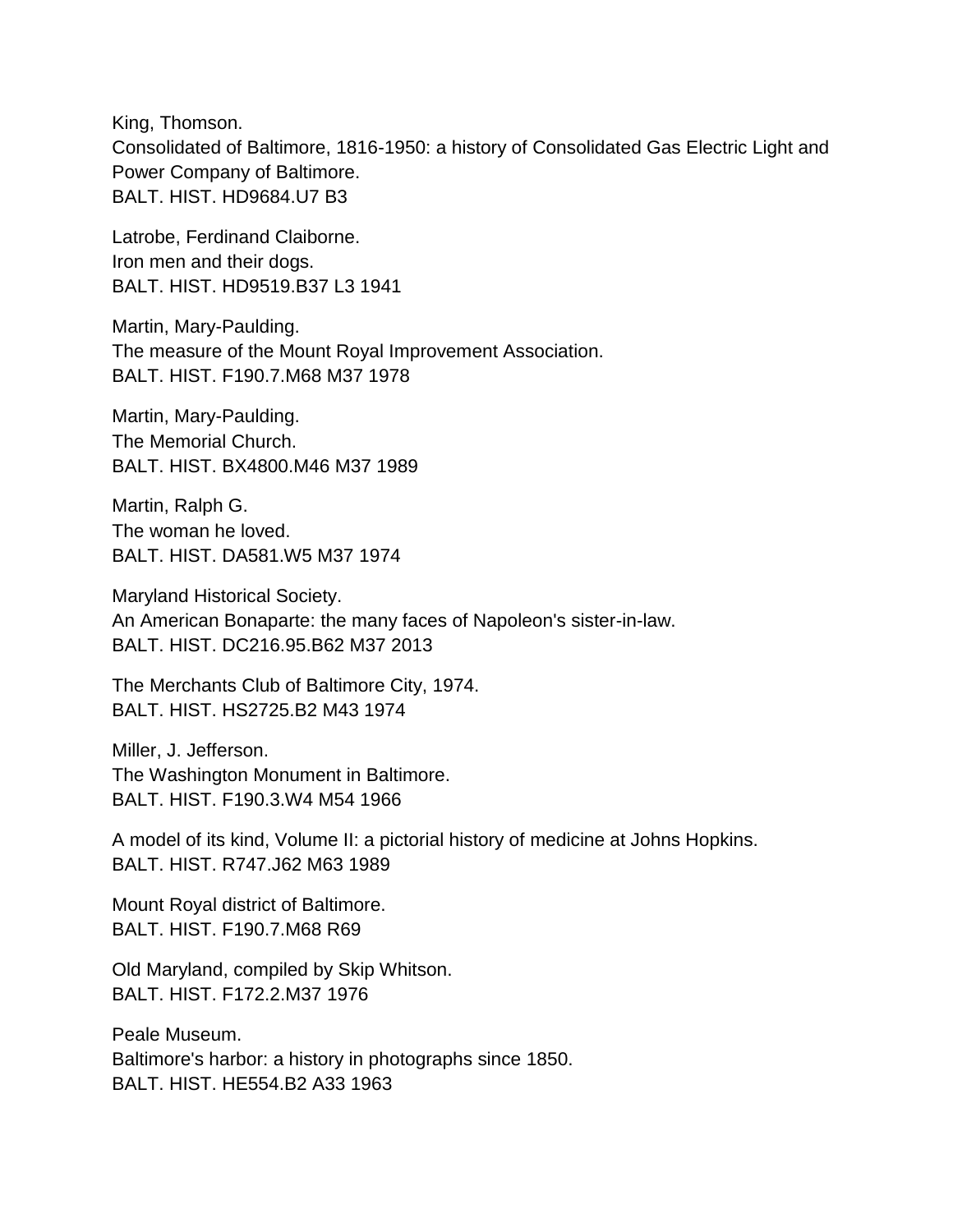Pilling, Ronald and Pat Pilling. Pickersgill Retirement Community: two centuries of service to Baltimore. BALT. HIST. HQ1063.B2 P53 2002

Pitrof, Larry.

University of Maryland School of Medicine: the first two centuries, 1807-2007: medical school milestones; faculty accomplishments; alumni contributions. BALT. HIST. R747.M3 P58 2006

Rendezvous for taste: Peale's Baltimore Museum, 1814 to 1830; an exhibition celebrating the 25th anniversary of the Peale Museum, the Municipal Museum of the city of Baltimore, 1931-1956. BALT. HIST. N516.B4 A52 1956

The Savings Bank of Baltimore: one hundred years of service, 1818-1918. BALT. HIST. F187.B2 S28 1918

The Savings Bank of Baltimore: 150 years of service, 1818-1968. BALT. HIST. F187.S28 1968

Schlerf, Gary W. The history of the Canton Railroad Company: artery of Baltimore's industrial heartland. BALT. HIST. TF25.C27 S35 1996

Schmidt, John C. Johns Hopkins: portrait of a university. BALT. HIST. LD2628.S36 1986

Sharkey, Robert P. Johns Hopkins: centennial portrait of a university. (1975) BALT. HIST. LD2628.J64 S42

Shivers, Frank R. Bolton Hill: [Baltimore classic] BALT. HIST. F190.7.B6 S53 1978

Slogeris, Becky. My Baltimore book. BALT. HIST. HN80.B2 S66 2015

Smith, Albert Edward and Vincent de P. Fitzpatrick. Cardinal Gibbons: churchman and citizen. BALT. HIST. BX4705.G5 S5 1921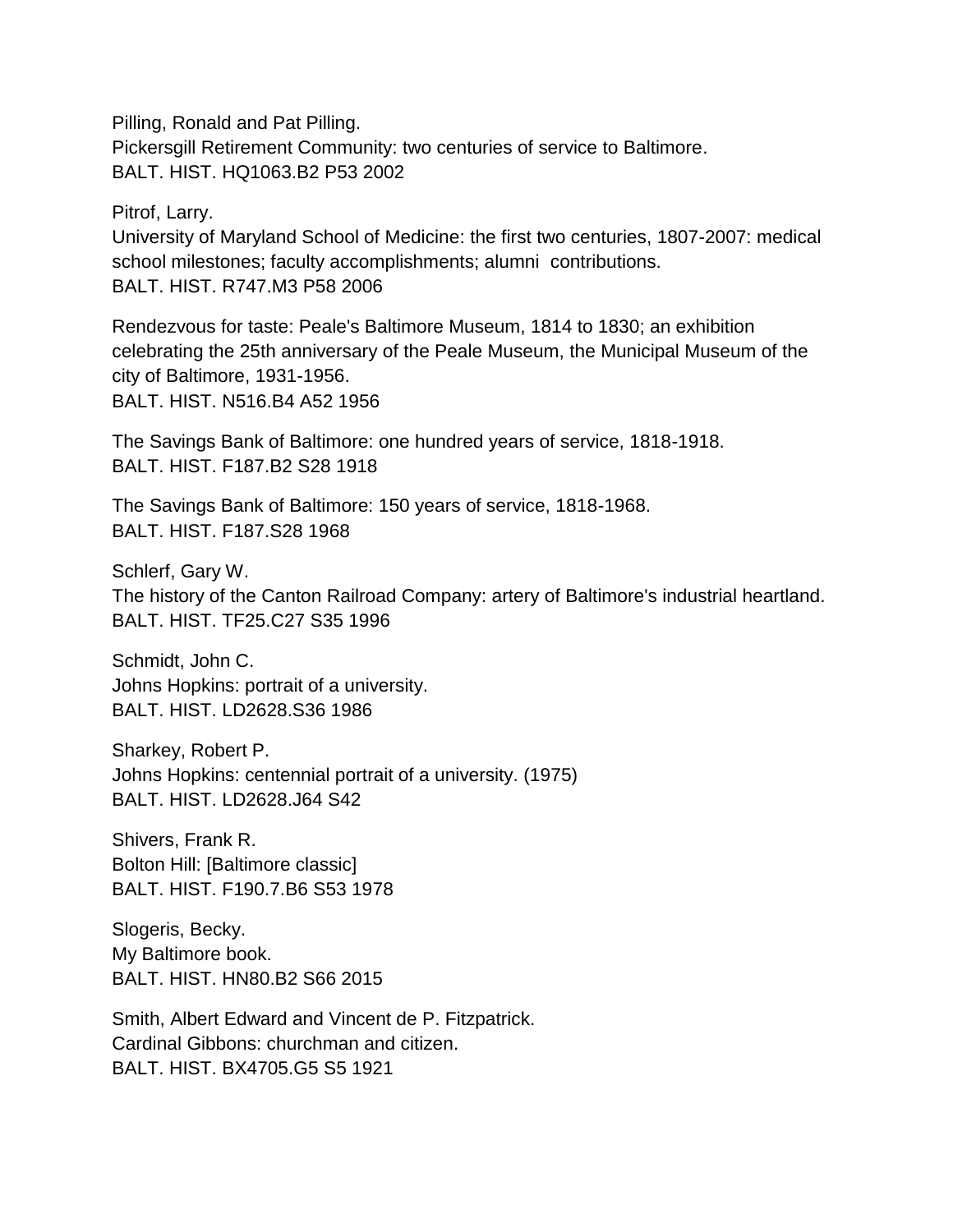Souvenir of the centenary Saint Joseph's Church, Baltimore, Maryland, and the golden jubilee of the Reverend George H. Tragesser, the present pastor. BALT. HIST. BX4603.B2 S2 1938

Stover, John F. History of the Baltimore and Ohio Railroad. BALT. HIST. HE2791.B3 S76 1995

To restore and to preserve Lovely Lane. BALT. HIST. NA5235.B2 L6

The Women's Committee of the Walters Art Gallery presents Michael Field in the art of cooking. BALT. HIST. TX715.W3 F54

### **Horwitz Collection**

Black, Andrew R. John Pendleton Kennedy: early American novelist, Whig statesman, and ardent nationalist. (2016) HORWITZ 928.73 K35B

Koot, Christian J. A biography of a map in motion: Augustine Herrman's Chesapeake. (2018) HORWITZ 911.75518 K56B

Peters, Shawn Francis. The Catonsville Nine: a story of faith and resistance in the Vietnam Era. (2012) HORWITZ 975.923 P48C

### **Joseph Collection**

Hasen, Richard L. The justice of contradictions: Antonin Scalia and the politics of disruption. (2018) JOSEPH 348.7326 S32J

### **Maryland Books**

Arthur, Kevin F. Finality of judgments and other appellate trigger issues, 3rd ed. (M.S.B.A) KFMD 1744.A97 2018

Sandler, Paul Mark & James K. Archibald. Pleading causes of action in Maryland, 6th ed. (M.S.B.A) OFFICE KFMD 1735.S26 2018